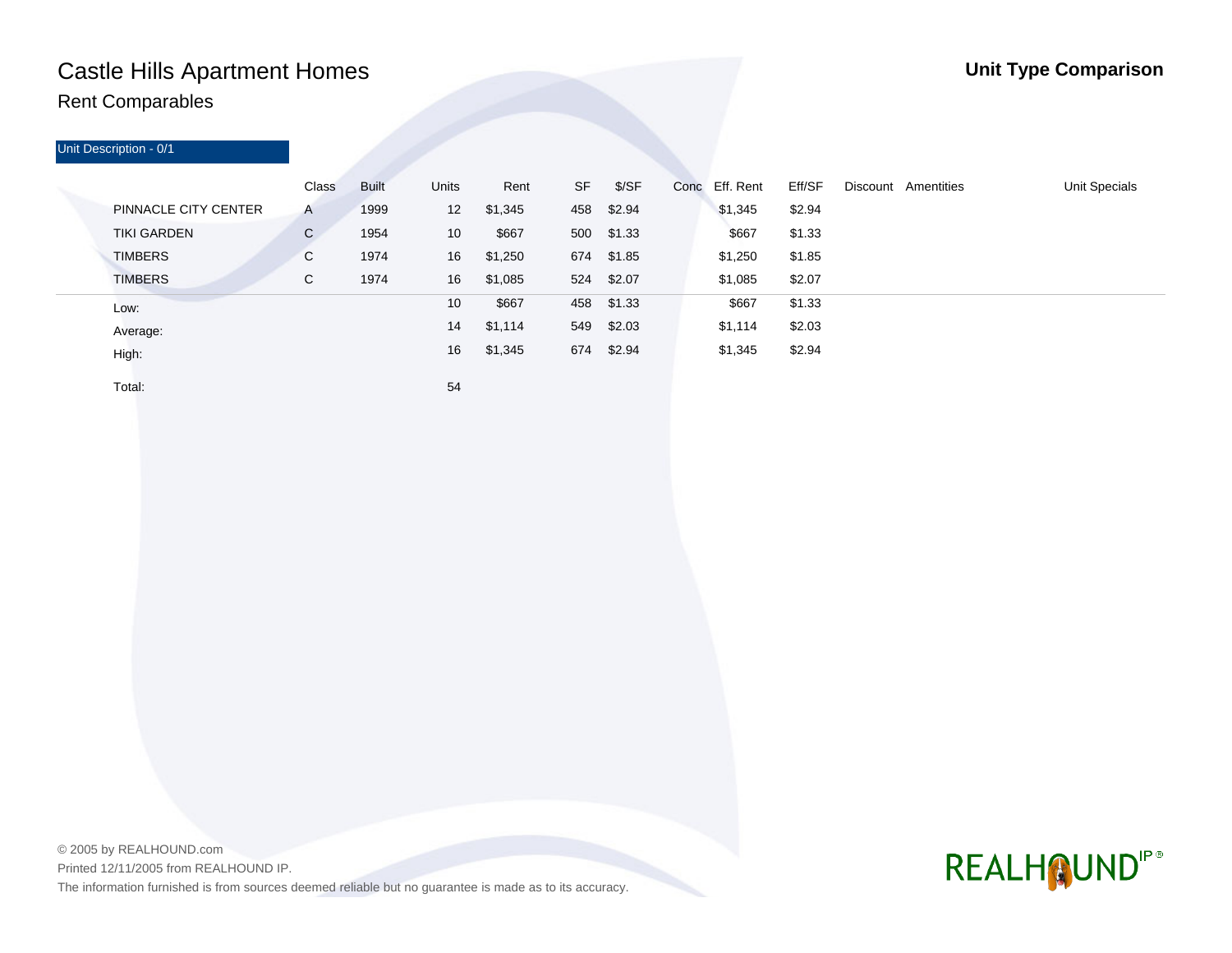### Unit Description - 1/1

|                              | Class | <b>Built</b> | Units | Rent    | <b>SF</b> | S/SF   |       | Conc Eff. Rent | Eff/SF |       | Discount Amentities           | <b>Unit Specials</b> |
|------------------------------|-------|--------------|-------|---------|-----------|--------|-------|----------------|--------|-------|-------------------------------|----------------------|
| <b>AMADOR VILLAGE</b>        |       | 2000         | 86    | \$1,783 | 929       | \$1.92 |       | \$1,783        | \$1.92 |       |                               |                      |
| Castle Hills Apartment Homes | A     | 2002         | 150   | \$1,208 | 905       | \$1.34 | \$200 | \$1,008        | \$1.11 |       | 16.6% AC, D, D, M, PB, VC, WD |                      |
| <b>HILL PARK</b>             | D     | 1965         | 70    | \$650   | 555       | \$1.17 |       | \$650          | \$1.17 |       |                               |                      |
| <b>HILL PARK</b>             | D     | 1965         | 35    | \$708   | 570       | \$1.24 |       | \$708          | \$1.24 |       |                               |                      |
| PALOMAR TERRACE              | D     | 1965         | 30    | \$1,043 | 560       | \$1.86 |       | \$1,043        | \$1.86 |       |                               |                      |
| <b>PARKMEAD</b>              | C     | 1962         | 40    | \$955   | 675       | \$1.41 |       | \$955          | \$1.41 |       |                               |                      |
| PEPPER TREE                  | B     | 1973         | 50    | \$950   | 775       | \$1.23 |       | \$950          | \$1.23 |       |                               |                      |
| PINNACLE CITY CENTER         | A     | 1999         | 78    | \$1,677 | 740       | \$2.27 |       | \$1,677        | \$2.27 |       |                               |                      |
| <b>TIKI GARDEN</b>           | C     | 1954         | 20    | \$858   | 650       | \$1.32 |       | \$858          | \$1.32 |       |                               |                      |
| <b>TIMBERS</b>               | C.    | 1974         | 50    | \$1,300 | 751       | \$1.73 |       | \$1,300        | \$1.73 |       |                               |                      |
| <b>TIMBERS</b>               | C     | 1974         | 51    | \$1,425 | 851       | \$1.67 |       | \$1,425        | \$1.67 |       |                               |                      |
| Low:                         |       |              | 20    | \$650   | 555       | \$1.17 | \$200 | \$650          | \$1.11 | 16.6% |                               |                      |
| Average:                     |       |              | 60    | \$1,224 | 771       | \$1.59 | \$45  | \$1,178        | \$1.53 | 3.7%  |                               |                      |
| High:                        |       |              | 150   | \$1,783 | 929       | \$2.27 | \$200 | \$1,783        | \$2.27 | 16.6% |                               |                      |

Total:

660

© 2005 by REALHOUND.com

Printed 12/11/2005 from REALHOUND IP.

The information furnished is from sources deemed reliable but no guarantee is made as to its accuracy.

# REALHOUNDIP®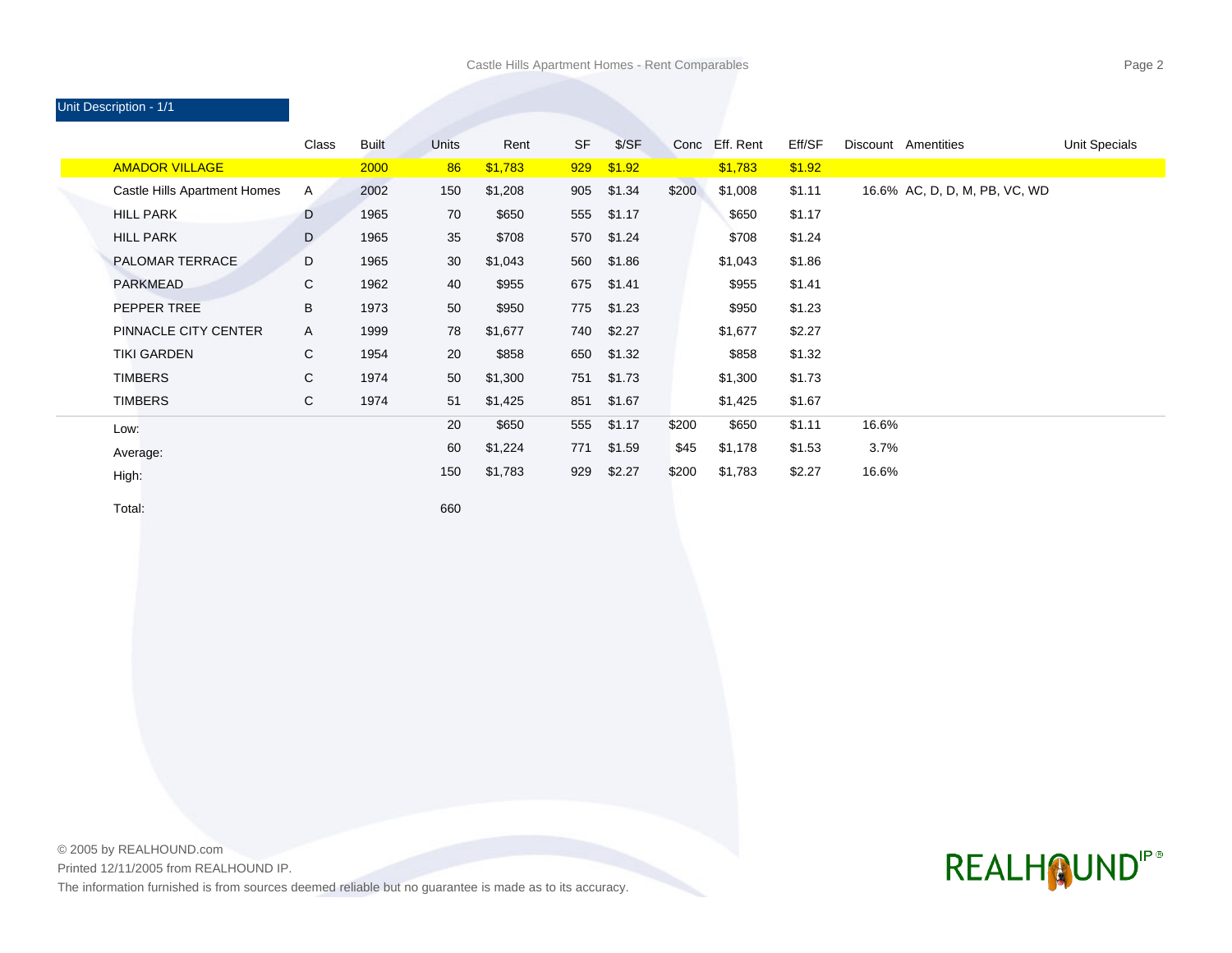Castle Hills Apartment Homes - Rent Comparables **Page 3 Page 3** 

| Unit Description - 2 TH  |       |              |       |         |                                   |            |                |        |                     |               |
|--------------------------|-------|--------------|-------|---------|-----------------------------------|------------|----------------|--------|---------------------|---------------|
|                          | Class | <b>Built</b> | Units | Rent    | $\ensuremath{\mathsf{SF}}\xspace$ | \$/SF      | Conc Eff. Rent | Eff/SF | Discount Amentities | Unit Specials |
| WHITMAN VILLA TOWNHOME C |       | 1964         | 62    | \$1,095 | 926                               | \$1.18     | \$1,095        | \$1.18 |                     |               |
| Low:                     |       |              | 62    | \$1,095 |                                   | 926 \$1.18 | \$1,095        | \$1.18 |                     |               |
| Average:                 |       |              | 62    | \$1,095 |                                   | 926 \$1.18 | \$1,095        | \$1.18 |                     |               |
| High:                    |       |              | 62    | \$1,095 |                                   | 926 \$1.18 | \$1,095        | \$1.18 |                     |               |
| Total:                   |       |              | 62    |         |                                   |            |                |        |                     |               |
|                          |       |              |       |         |                                   |            |                |        |                     |               |
|                          |       |              |       |         |                                   |            |                |        |                     |               |
|                          |       |              |       |         |                                   |            |                |        |                     |               |
|                          |       |              |       |         |                                   |            |                |        |                     |               |
|                          |       |              |       |         |                                   |            |                |        |                     |               |
|                          |       |              |       |         |                                   |            |                |        |                     |               |
|                          |       |              |       |         |                                   |            |                |        |                     |               |
|                          |       |              |       |         |                                   |            |                |        |                     |               |
|                          |       |              |       |         |                                   |            |                |        |                     |               |
|                          |       |              |       |         |                                   |            |                |        |                     |               |
|                          |       |              |       |         |                                   |            |                |        |                     |               |
|                          |       |              |       |         |                                   |            |                |        |                     |               |
|                          |       |              |       |         |                                   |            |                |        |                     |               |
|                          |       |              |       |         |                                   |            |                |        |                     |               |
|                          |       |              |       |         |                                   |            |                |        |                     |               |
|                          |       |              |       |         |                                   |            |                |        |                     |               |
|                          |       |              |       |         |                                   |            |                |        |                     |               |
|                          |       |              |       |         |                                   |            |                |        |                     |               |

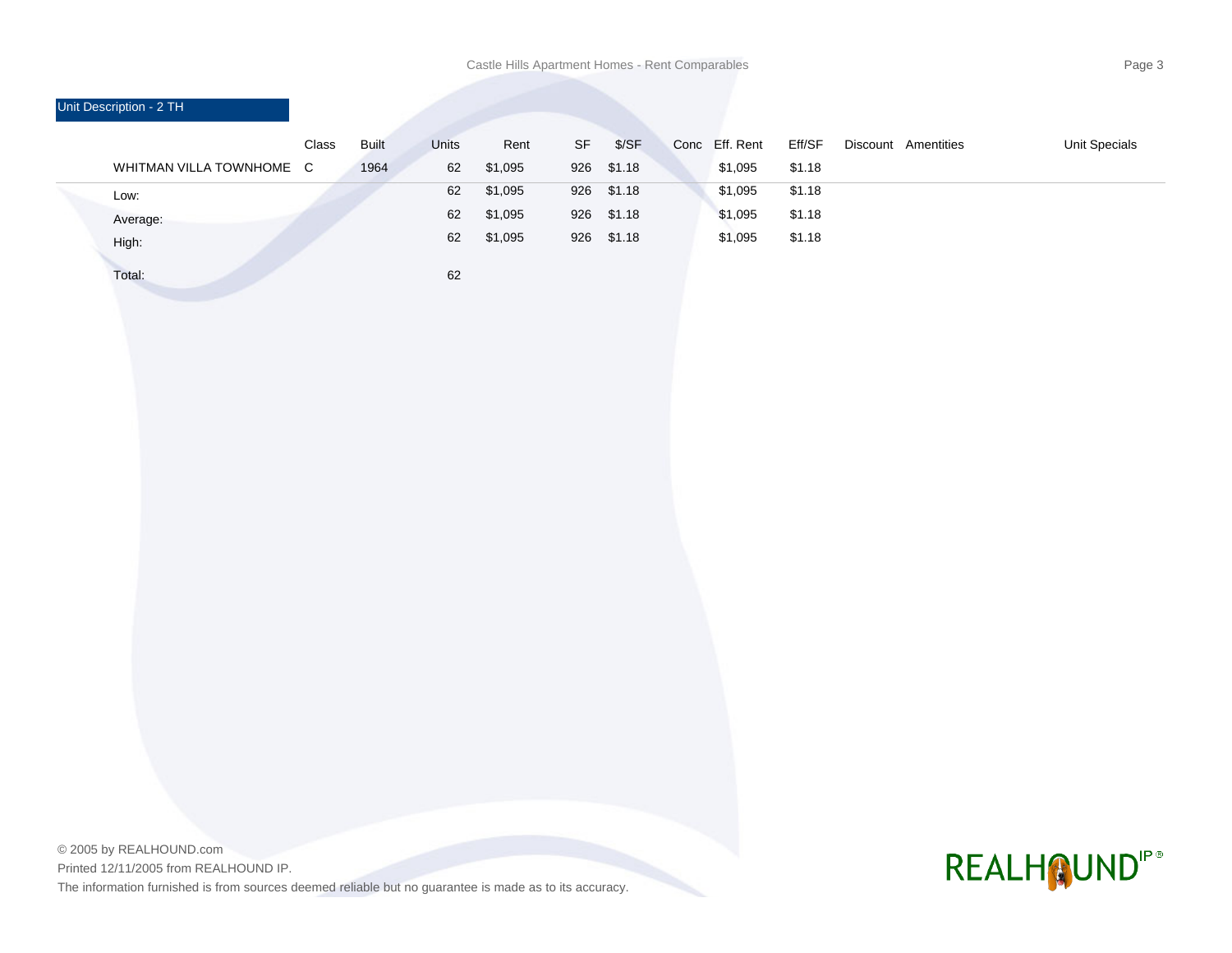### Unit Description - 2/1 Class Built Units Rent SF \$/SF Conc Eff. Rent Eff/SF Discount Amentities Unit Specials Castle Hills Apartment Homes A 2002 150 \$1,508 1,307 \$1.15 \$200 \$1,308 \$1.00 13.3% HILL PARK D 1965 20 \$825 740 \$1.11 \$825 \$1.11 PALOMAR TERRACE D 1965 40 \$1,268 740 \$1.71 \$1,268 \$1.71 PARK MANOR C 1960 80 \$882 820 \$1.08 \$882 \$1.08 PARKMEAD C 1962 40 \$1,110 890 \$1.25 \$1,110 \$1.25 TIKI GARDEN C 1954 20 \$950 800 \$1.19 \$950 \$1.19 20 58 150 740 1,022 1,307 \$825 \$1,221 \$1,508 \$1.08 \$1.20 \$1.71 Low: Average: High: \$200 \$200 \$825 \$1,135 \$1,308 \$86 \$1.00 \$1.11 \$1.71 13.3% 7.0% 13.3%

Total:

350

© 2005 by REALHOUND.com Printed 12/11/2005 from REALHOUND IP. The information furnished is from sources deemed reliable but no guarantee is made as to its accuracy.

## **REALHOUND"**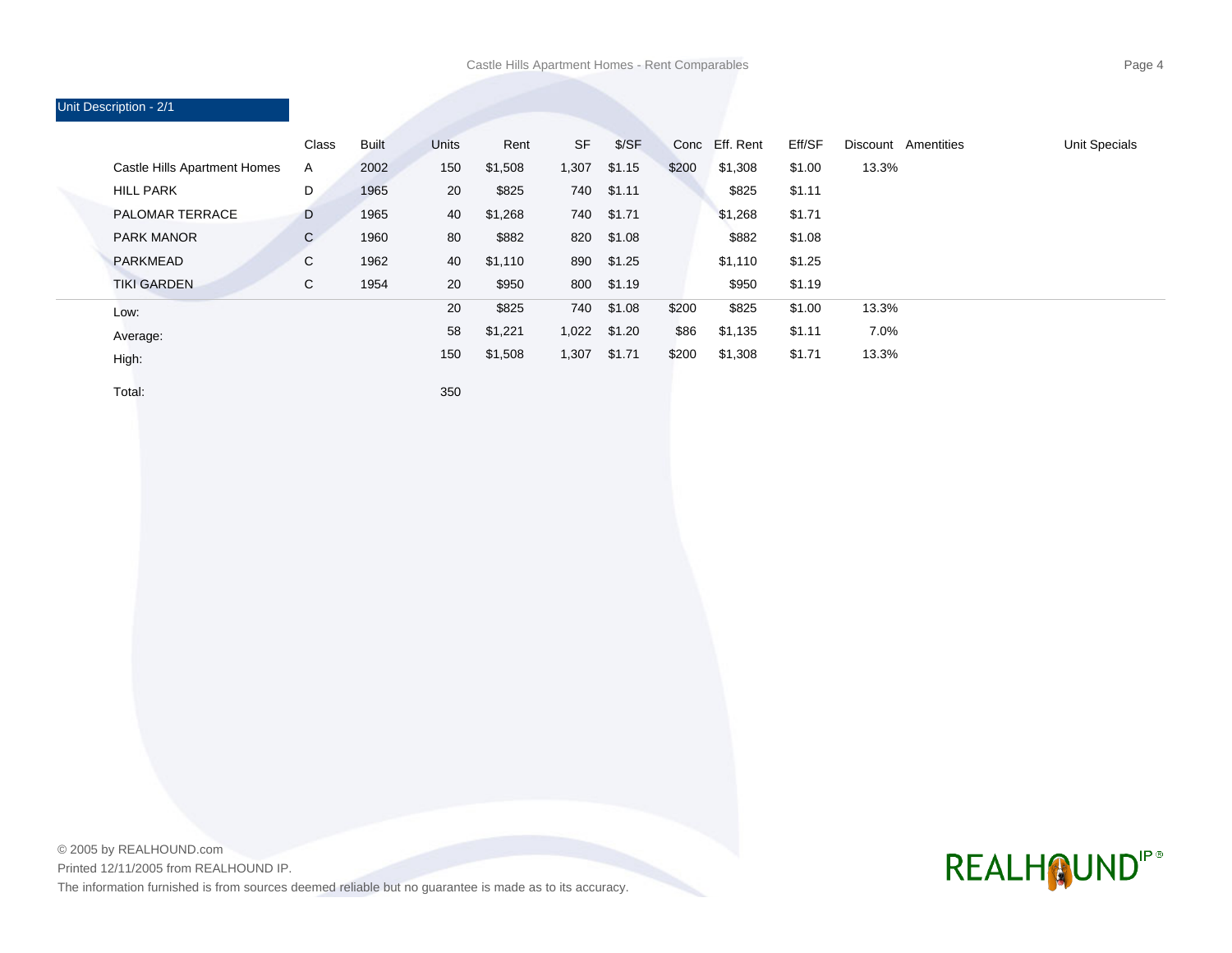Castle Hills Apartment Homes - Rent Comparables **Page 5 Page 5** 

| Unit Description - 2/1.5 |       |              |              |         |           |            |      |           |        |                     |               |
|--------------------------|-------|--------------|--------------|---------|-----------|------------|------|-----------|--------|---------------------|---------------|
|                          | Class | <b>Built</b> | <b>Units</b> | Rent    | <b>SF</b> | \$/SF      | Conc | Eff. Rent | Eff/SF | Discount Amentities | Unit Specials |
| <b>HILL PARK</b>         | D     | 1965         | 17           | \$880   |           | 772 \$1.14 |      | \$880     | \$1.14 |                     |               |
| PALOMAR TERRACE          | D     | 1965         | 30           | \$1,295 |           | 772 \$1.68 |      | \$1,295   | \$1.68 |                     |               |
| Low:                     |       |              | 17           | \$880   | 772       | \$1.14     |      | \$880     | \$1.14 |                     |               |
| Average:                 |       |              | 24           | \$1,145 | 772       | \$1.48     |      | \$1,145   | \$1.48 |                     |               |
| High:                    |       |              | 30           | \$1,295 |           | 772 \$1.68 |      | \$1,295   | \$1.68 |                     |               |
| Total:                   |       |              | 47           |         |           |            |      |           |        |                     |               |

© 2005 by REALHOUND.com Printed 12/11/2005 from REALHOUND IP. The information furnished is from sources deemed reliable but no guarantee is made as to its accuracy.

# REALHOUNDIP®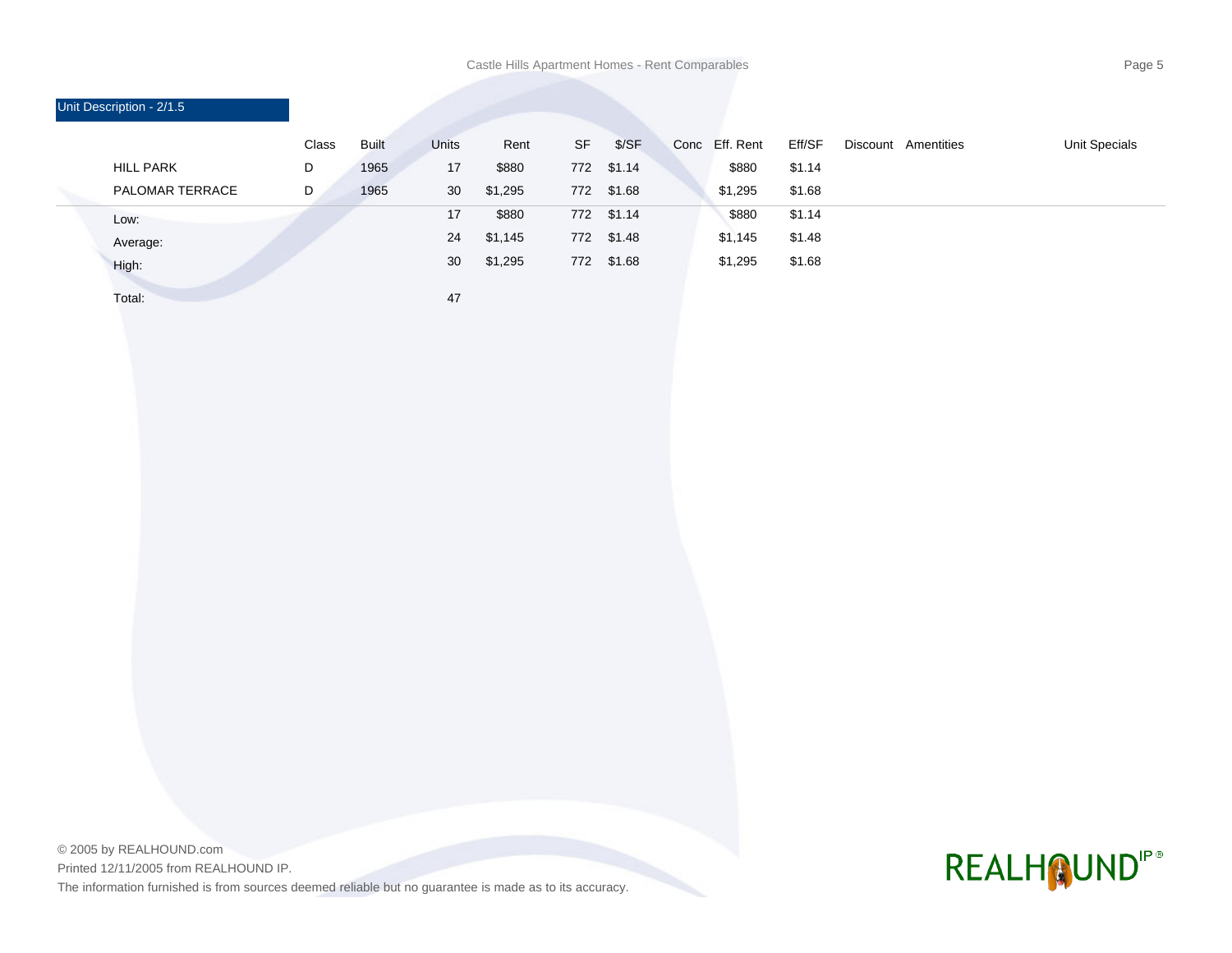### Unit Description - 2/2

|                                     | Class | Built | <b>Units</b> | Rent    | <b>SF</b> | \$/SF  | Conc | Eff. Rent | Eff/SF | Discount | Amentities | Unit Specials |
|-------------------------------------|-------|-------|--------------|---------|-----------|--------|------|-----------|--------|----------|------------|---------------|
| <b>AMADOR VILLAGE</b>               |       | 2000  | 69           | \$2,267 | 1,211     | \$1.87 |      | \$2,267   | \$1.87 |          |            |               |
| Castle Hills Apartment Homes        | A     | 2002  | 50           | \$1,708 | 1,512     | \$1.13 |      | \$1,708   | \$1.13 |          |            |               |
| <b>Castle Hills Apartment Homes</b> | A     | 2002  | 100          | \$2,217 | 1,708     | \$1.30 |      | \$2,217   | \$1.30 |          |            |               |
| <b>PALOMAR TERRACE</b>              | D     | 1965  | 25           | \$1,325 | 900       | \$1.47 |      | \$1,325   | \$1.47 |          |            |               |
| <b>PEPPER TREE</b>                  | B     | 1973  | 13           | \$1,250 | 875       | \$1.43 |      | \$1,250   | \$1.43 |          |            |               |
| <b>PINNACLE CITY CENTER</b>         | A     | 1999  | 82           | \$2,032 | 1,040     | \$1.95 |      | \$2,032   | \$1.95 |          |            |               |
| Low:                                |       |       | 13           | \$1,250 | 875       | \$1.13 |      | \$1,250   | \$1.13 |          |            |               |
| Average:                            |       |       | 57           | \$2,004 | 1,325     | \$1.51 |      | \$2,004   | \$1.51 |          |            |               |
| High:                               |       |       | 100          | \$2,267 | 1,708     | \$1.95 |      | \$2,267   | \$1.95 |          |            |               |
|                                     |       |       |              |         |           |        |      |           |        |          |            |               |

Total:

339

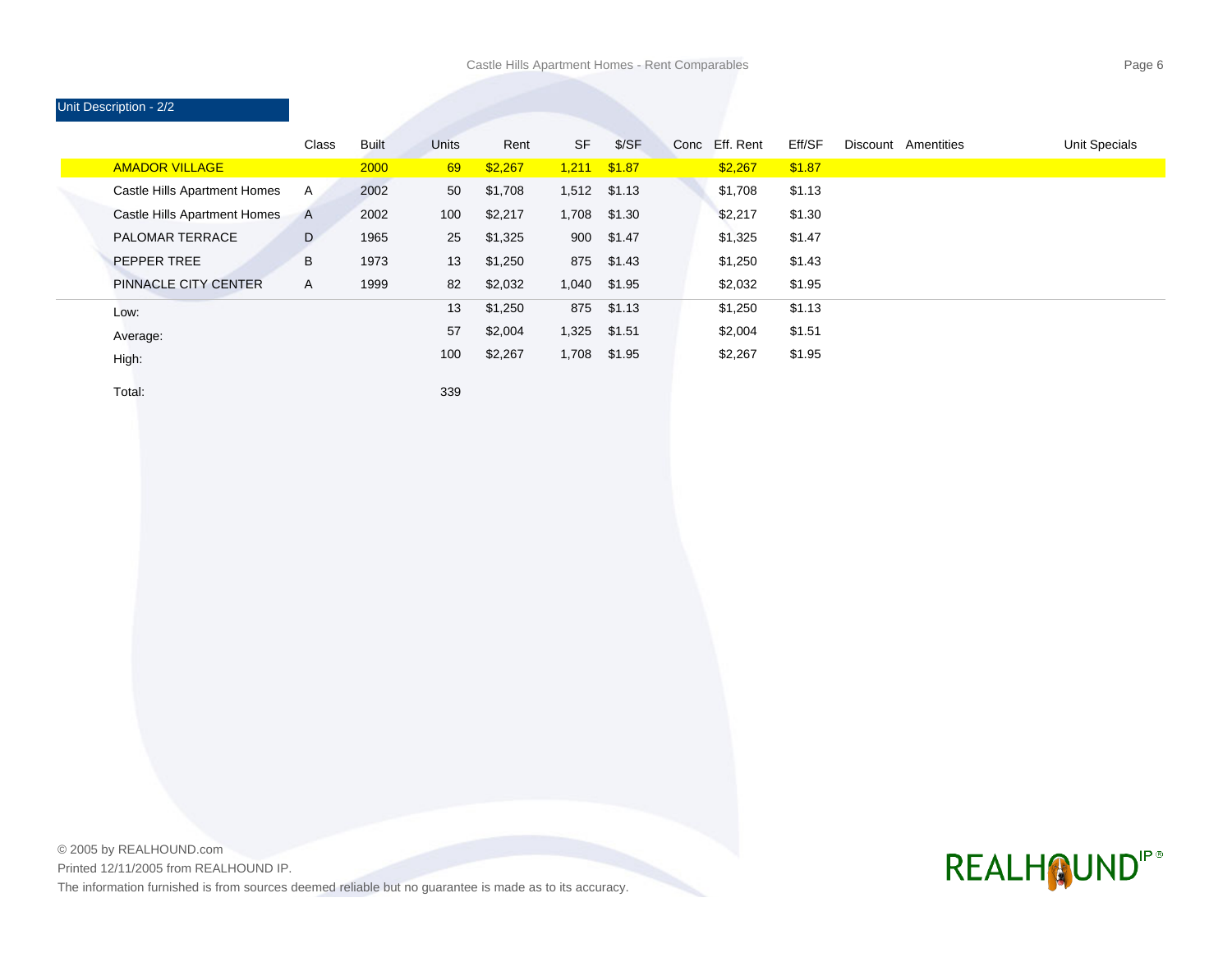Castle Hills Apartment Homes - Rent Comparables **Page 7 Page 7** 

|  | Unit Description - 3/1.5 |       |              |       |         |     |        |      |           |        |                     |                      |
|--|--------------------------|-------|--------------|-------|---------|-----|--------|------|-----------|--------|---------------------|----------------------|
|  |                          | Class | <b>Built</b> | Units | Rent    | SF  | \$/SF  | Conc | Eff. Rent | Eff/SF | Discount Amentities | <b>Unit Specials</b> |
|  | PALOMAR TERRACE          | D     | 1965         | 15    | \$1,565 | 950 | \$1.65 |      | \$1,565   | \$1.65 |                     |                      |
|  | Low:                     |       |              | 15    | \$1,565 | 950 | \$1.65 |      | \$1,565   | \$1.65 |                     |                      |
|  | Average:                 |       |              | 15    | \$1,565 | 950 | \$1.65 |      | \$1,565   | \$1.65 |                     |                      |
|  | High:                    |       |              | 15    | \$1,565 | 950 | \$1.65 |      | \$1,565   | \$1.65 |                     |                      |
|  | Total:                   |       |              | 15    |         |     |        |      |           |        |                     |                      |
|  |                          |       |              |       |         |     |        |      |           |        |                     |                      |
|  |                          |       |              |       |         |     |        |      |           |        |                     |                      |
|  |                          |       |              |       |         |     |        |      |           |        |                     |                      |

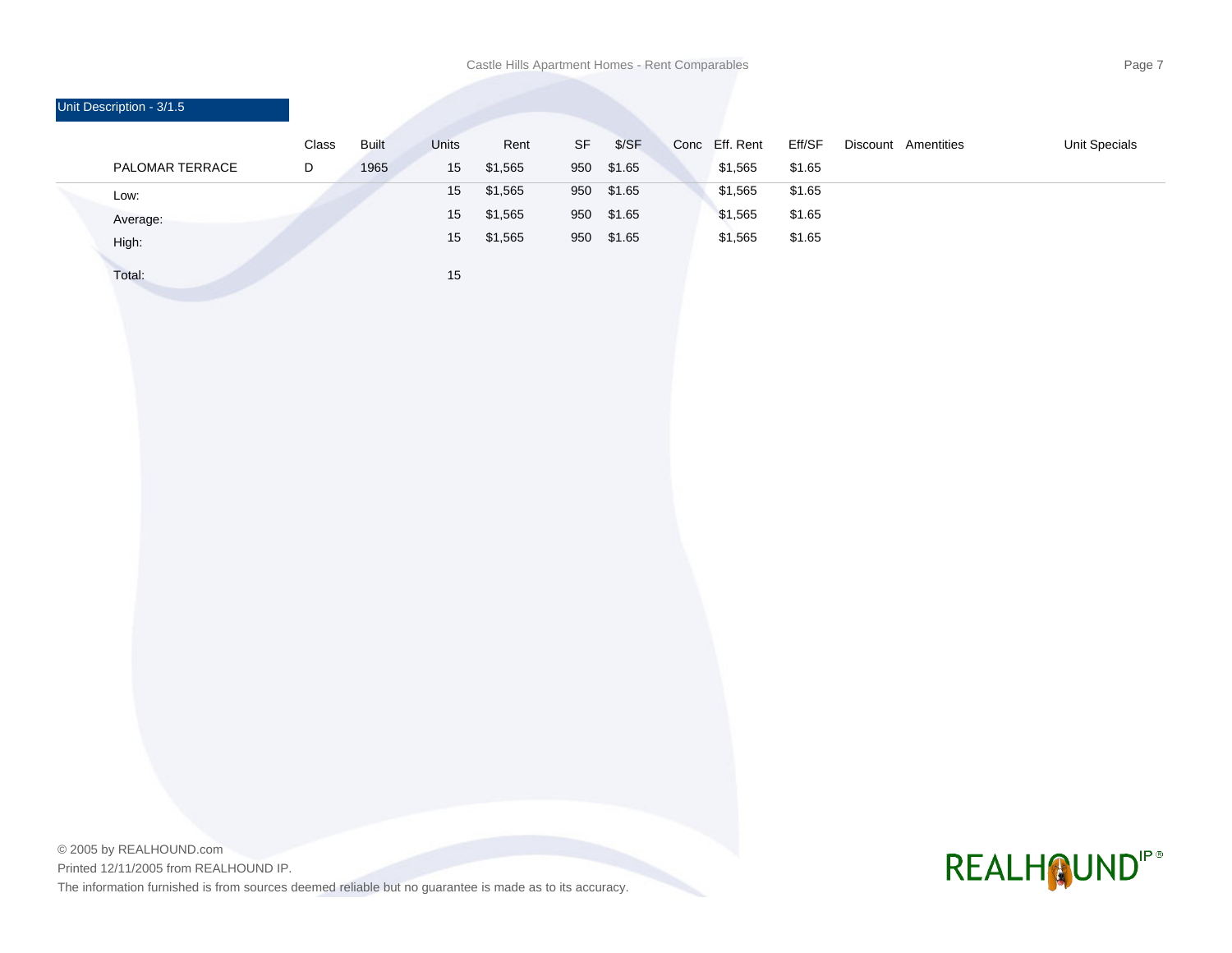| Unit Description - 3/2       |              |       |                 |         |           |        |      |           |        |                     |               |
|------------------------------|--------------|-------|-----------------|---------|-----------|--------|------|-----------|--------|---------------------|---------------|
|                              | Class        | Built | Units           | Rent    | <b>SF</b> | S/SF   | Conc | Eff. Rent | Eff/SF | Discount Amentities | Unit Specials |
| Castle Hills Apartment Homes | A            | 2002  | 50              | \$2,508 | 1,958     | \$1.28 |      | \$2,508   | \$1.28 |                     |               |
| <b>PALOMAR TERRACE</b>       | D            | 1965  | 10 <sup>°</sup> | \$1,650 | 1,150     | \$1.43 |      | \$1,650   | \$1.43 |                     |               |
| PINNACLE CITY CENTER         | $\mathsf{A}$ | 1999  | 20              | \$2,422 | 1,255     | \$1.93 |      | \$2,422   | \$1.93 |                     |               |
| <b>TIKI GARDEN</b>           | $\mathsf{C}$ | 1954  | 10              | \$1,200 | 1,050     | \$1.14 |      | \$1,200   | \$1.14 |                     |               |
| Low:                         |              |       | 10 <sup>°</sup> | \$1,200 | 1,050     | \$1.14 |      | \$1,200   | \$1.14 |                     |               |
| Average:                     |              |       | 23              | \$2,248 | 1,611     | \$1.40 |      | \$2,248   | \$1.40 |                     |               |
| High:                        |              |       | 50              | \$2,508 | 1,958     | \$1.93 |      | \$2,508   | \$1.93 |                     |               |

Total:

90